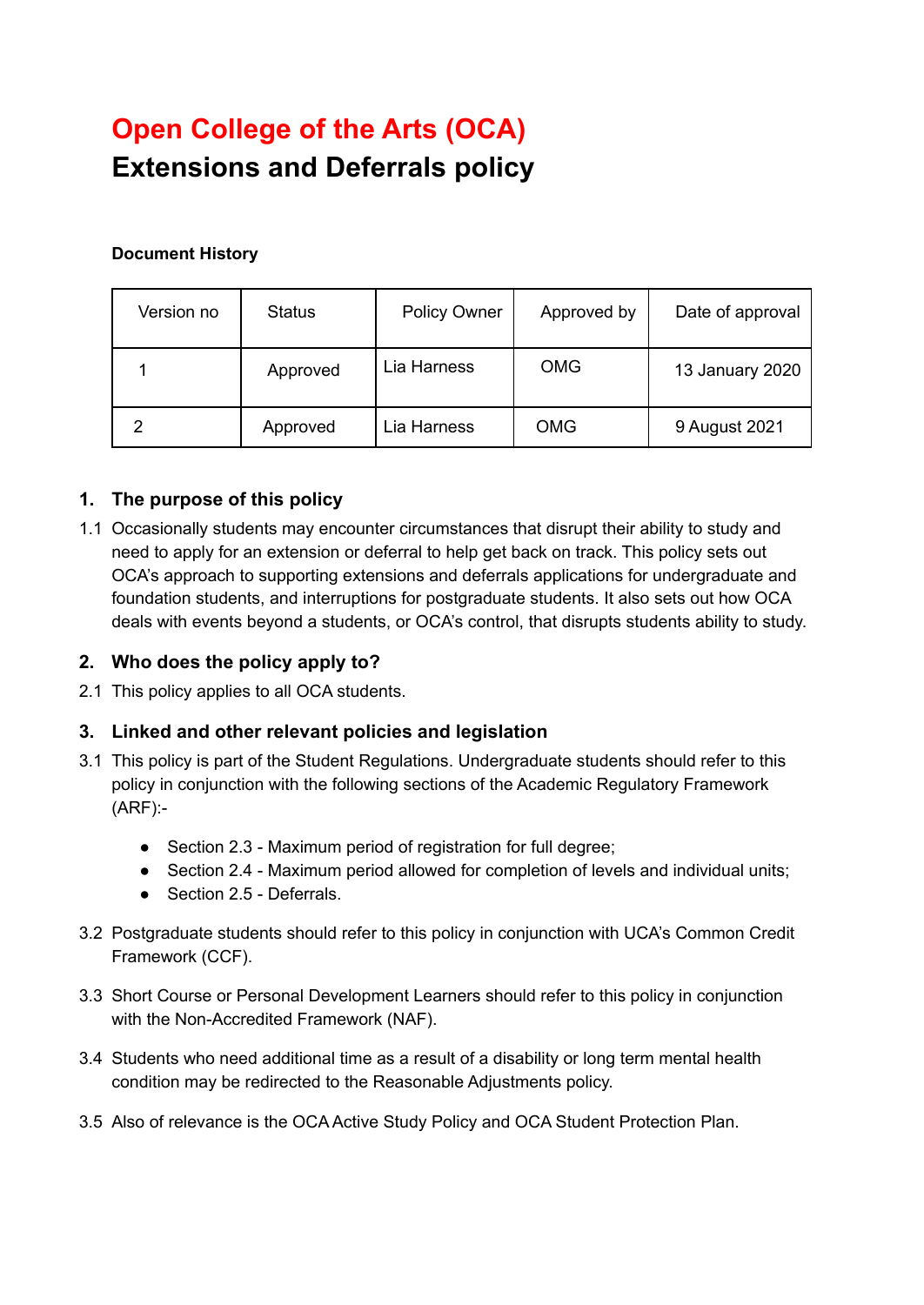# **4. OCA's guiding principles**

4.1 In considering requests for an extension or a deferral to studies, OCA applies the following principles in all cases:

4.1.1 All cases shall be considered by a panel of members

- 4.1.2 All cases shall be reviewed without prejudice and judged on their own merits
- 4.1.3 OCA shall treat all cases and their circumstances in the strictest confidence

4.1.4 All cases shall be considered wholly in line with the relevant regulations outlined in this policy and any other relevant regulations

4.1.5 OCA shall act with empathy in provision of guidance, consideration of cases, and requests for evidence

## **5. Extensions**

- 5.1 An extension adds more time to unit and/or level timeframes to help students catch up their studies after a period of disruption.
- 5.2 Any student who experiences delays to their studies may be eligible to apply for an extension to their unit and level timeframes.
- 5.3 Delays must be unforeseen, outside a student's control and be likely to prevent the student from completing their unit or level of study within the permitted timeframes.
- 5.4 We advise students to contact the Learner Support Team at the time the circumstances occur, and submit the appropriate paperwork in advance of the relevant deadline. Learner Support can be contacted via learnersupport@oca.ac.uk or 01226 777 593.
- 5.5 In exceptional cases where it can be shown it was not possible to submit at the time, we will consider retrospective applications provided they are not outside of the course deadlines. This will require supporting evidence; please refer to the sections on Grounds and Supporting Evidence for more information.
- 5.6 Short Course students who need a short extension to an assignment submission date should apply to their tutor. This can be for a maximum of five days and is agreed at the discretion of the course tutor.
- 5.9 To request an extension, please complete the [extension](https://www.oca.ac.uk/wp-content/uploads/2020/01/Extension-Request-Form.pdf) request form. This will require supporting evidence; please refer to the sections on Grounds and Supporting Evidence for more information.
- 5.10 Where there is enough time remaining in the overall twelve year limit, any period of extension will be added to the level timeframes, so as not to impact on the time remaining for other units.
- 5.11 Unless stated explicitly otherwise, extensions and deferrals do not lead to any extension to the overall timeframes for completion of a degree. An extension to the maximum period of registration may only be granted in exceptional circumstances and where the reason for the extension has been approved formally by the Director of Academic Services of the validating body, UCA.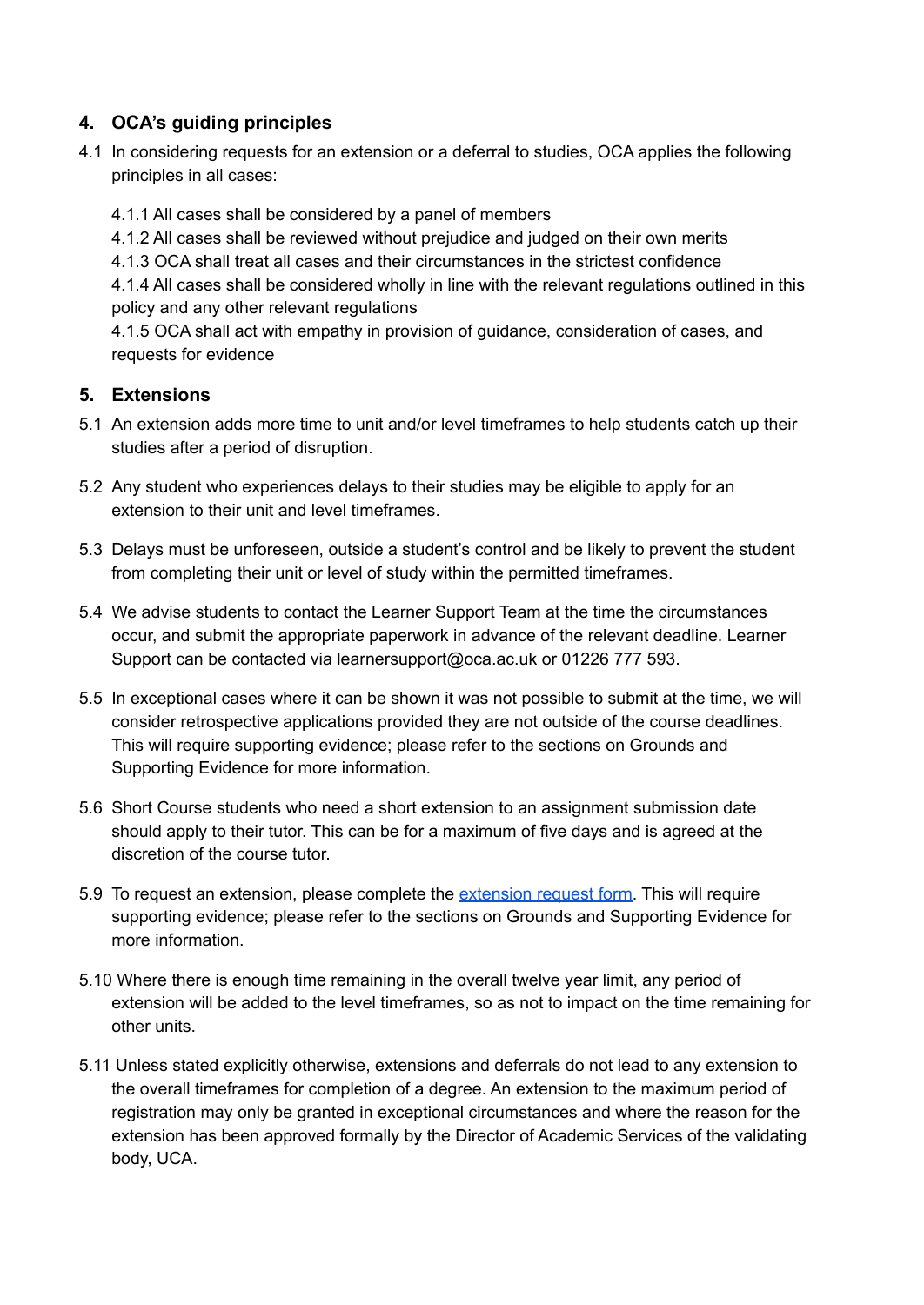# **6. Deferrals**

- 6.1 A deferral provides a study break or pause to unit and/or level timeframes, so students have time to deal with any periods of disruption.
- 6.2 Any Foundation, Personal Development or Undergraduate student who requires a break of three or more months during a unit may be eligible to apply for a deferral. Postgraduate students should refer to the section on Interruptions. Deferrals do not apply to Short Courses.
- 6.3 Where there is enough time remaining in the overall twelve year limit, any period of deferral will be added to the level timeframes, so as not to impact on the time remaining for other units. Students may only apply for one deferral per unit.
- 6.4 Three month deferral (not applicable to Short / Postgraduate courses) This is the minimum deferral period. Any breaks in study shorter than this, e.g. a holiday, the Christmas period, should be planned for within the unit timeframe.
- 6.5 Students should complete the deferral request form to apply for a three month deferral. You should provide an impact statement outlining how the circumstances which have resulted in your deferral request will impact you and your studies. You will not be required to evidence these circumstances but may wish to do so.
- 6.6 Deferral of more than three months (not applicable to Short / Postgraduate courses) Students requiring a deferral of more than three months may apply for this providing there are evidenced grounds. Deferrals cannot exceed more than twelve months in total within any one unit.
- 6.7 To request a deferral in excess of three months, please complete the deferral request form. This will require supporting evidence; please refer to the sections on Grounds and Supporting Evidence for more information.
- 6.8 This will be reviewed by the Extensions and Deferrals Panel (see also: Making an application).
- 6.9 Deferral of assessment Any student who experiences delays which are unforeseen, outside a student's control and will prevent them from submitting their work at their final formal assessment opportunity may apply to defer assessment.
- 6.10 Undergraduate students should refer to Academic Regulatory Framework, Section 3.3 for assessment events for Undergraduate students. If deferred assessment is awarded, this will be for the third assessment event following completion of the unit. There can be no further deferral beyond this event.
- 6.11 Postgraduate students should refer to UCA's Common Credit Framework, Section 4.8 Deferred assessment. If deferred assessment is awarded, students will normally be permitted to undergo assessment during a specified resit period.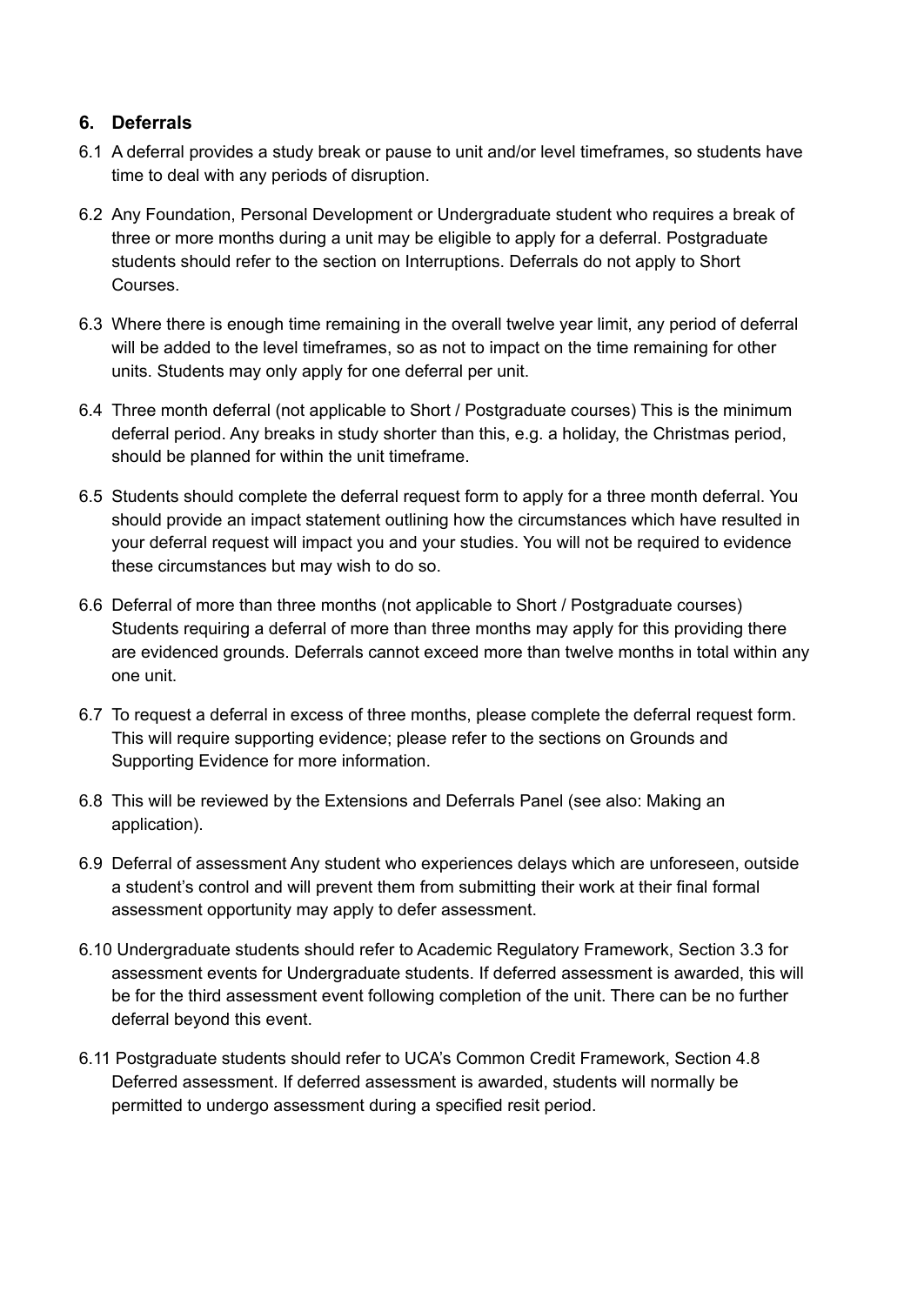6.12 To request a [deferral](https://www.oca.ac.uk/wp-content/uploads/2020/01/Deferral-Request-Form.pdf) of assessment, please complete the deferral request form. This will require supporting evidence; please refer to the sections on Grounds and Supporting Evidence for more information.

# **7. Interruptions**

- 7.1 In Postgraduate courses, an interruption is an extended period of absence from the course requested as a result of circumstances which must be unforeseen, beyond the control of the student, and with the potential to impact significantly, adversely, and for a substantial duration on the student's studies. To request an interruption, please complete a change of status request form. This will require supporting evidence; please refer to the sections on Grounds and Supporting Evidence for more information.
- 7.2 For students on undergraduate courses, an interruption is a period of absence from the programme of study either between units, or between stages. In the case of interruptions between units, these cannot exceed 12 months (please see the Academic Regulatory Framework). In addition, where this interruption is notified in advance to OCA, this period of interruption will not count towards your study time at a given stage. Interruptions between stages always count towards the overall 12 year timeframe for a degree.

# **8. Grounds**

- 8.1 In order for an extension, deferral or interruption to be agreed, the student must adequately demonstrate that the circumstances:
	- 8.1.1 Were outside the student's control and,
	- 8.1.2 Were unforeseen and unforeseeable and,
	- 8.1.3 Were evidenced to be true and,
	- 8.1.4 Were relevant to the affected period/time-frame.
- 8.2 The circumstances will also result in at least one of the following:
	- 8.2.1 Prevent the student from completing their assignments by the unit or level deadline or,
	- 8.2.2 Prevent the student applying for/submitting by the formal assessment deadline or,
	- 8.2.3 Require the student to have an extended break in study.
- 8.3 Examples of circumstances which may be accepted include, but are not limited to:
	- personal illness/health
	- illness of close relative or dependant
	- bereavement
	- sudden deterioration of a long-term condition
	- loss of employment.
	- Pregnancy or maternity leave will also be accepted where the application is for a deferral during a unit.
- 8.4 Examples of circumstances which will not normally be accepted include, but are not limited to:
	- holiday/leisure travel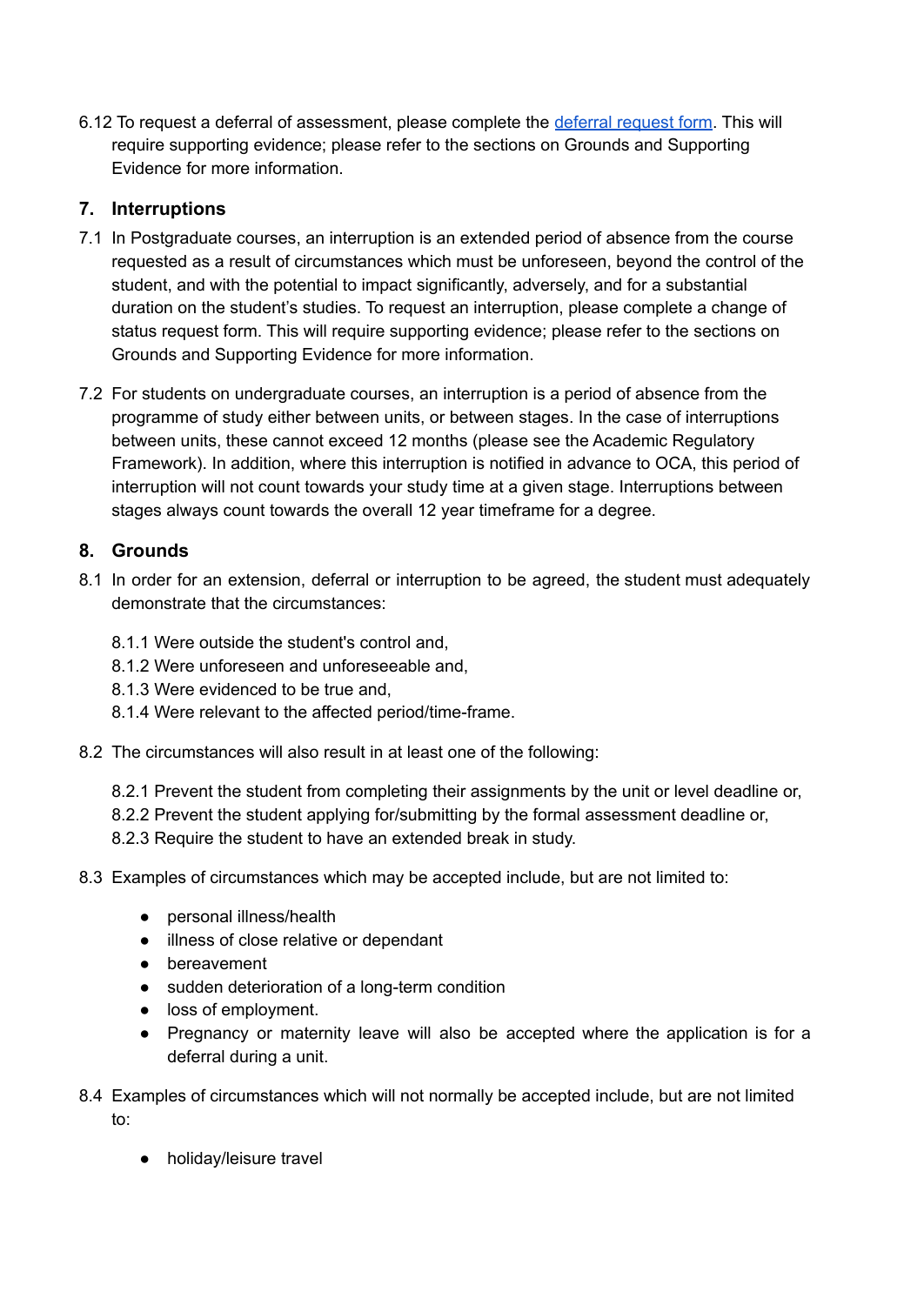- house move / renovation
- employment commitments
- circumstances that occurred outside the period in question
- personal computer / printer problems
- poor study practice
- insufficient IT knowledge to engage with the course
- claiming ignorance of due dates/ times for submission of assignments and/or work for assessment
- poor time management
- 8.5 Students with existing health conditions / disabilities can be given additional time in accordance with the Reasonable Adjustments Policy. For extensions outside of this, students are still expected to meet the above criteria.

#### **9. Supporting Evidence**

- 9.1 Supporting evidence is required in all cases, with the exception of the three-month deferral or interruptions between units on an undergraduate degree programme. Where evidence is not required an impact statement must be included. This must be from an independent, third party professional / qualified practitioner and include dates relevant to the affected period in question. Evidence should not include photographs / images, except where these are photographs of documentation.
- 9.2 Evidence may include, but is not limited to:
	- medical/health certificate confirming that the student is unable to study, and the period this relates to (ie from a GP, counsellor, mental health team or other medical professional)
	- death certificate/interim death certificate or other evidence
	- an official document such as police report, including a police reference number, court summons or other legal document
	- letter from a solicitor, social worker or other official agency
	- supporting letter from a Learner Support Adviser where the student has been in regular, sustained contact during the relevant period
	- If evidence is in a foreign language, it is the student's responsibility to have it independently translated by an accredited translator, prior to submission.
	- If there are associated costs with the supporting evidence and this is prohibitive for the student, it may be possible to apply to the Learner Support Scheme to fund this.

#### **10. Making an application**

10.1 Applications should be made on the relevant form which is available on the OCA website. Please title your email accordingly (Extension Application, Deferral Application or Interruption Application), and send your application form with any required supporting evidence to [learnersupport@oca.ac.uk](mailto:learnersupport@oca.ac.uk) Postal applications can be sent to the Head Office address for the attention of the Learner Support Team.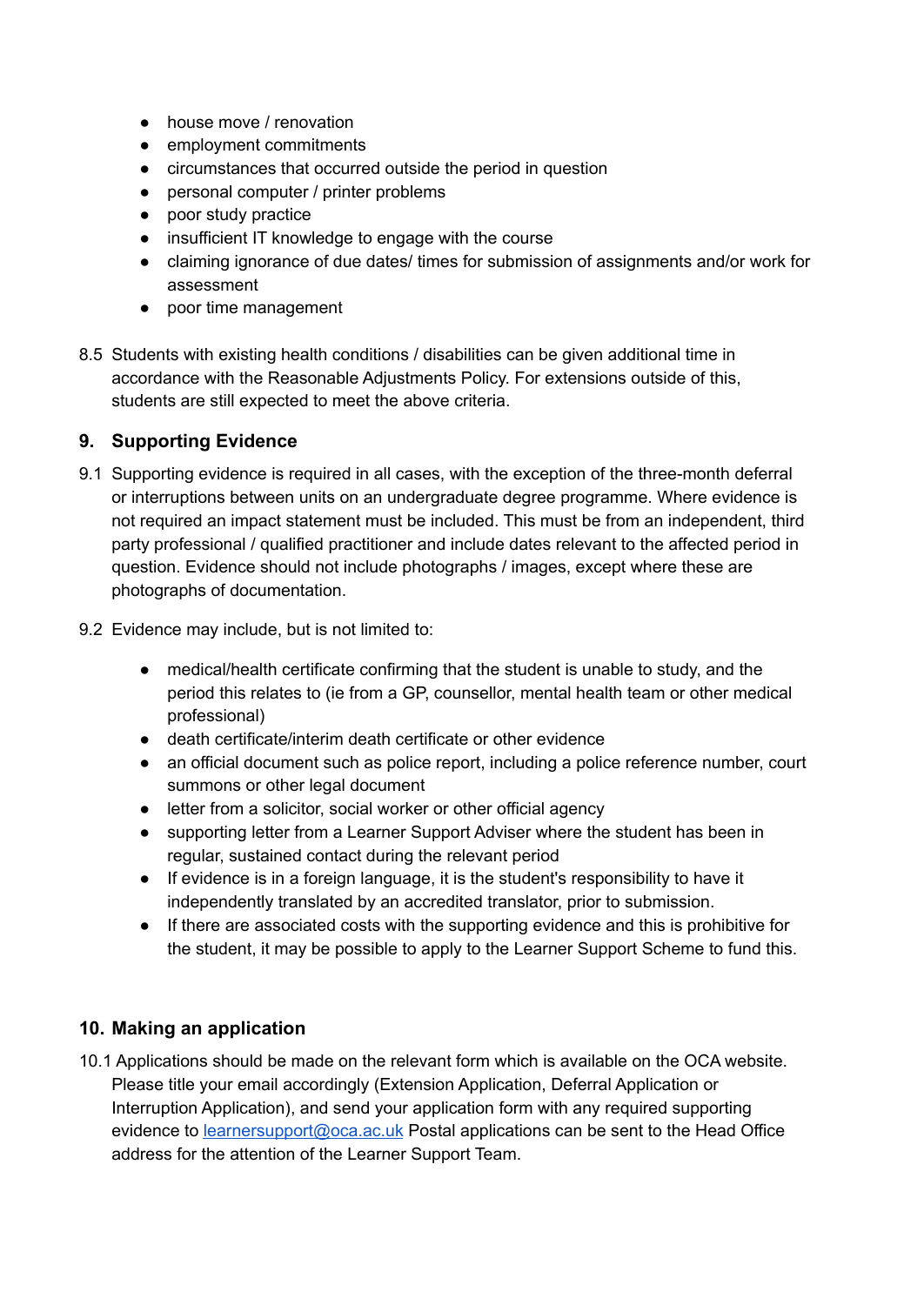- 10.2 Your application and supporting evidence will be reviewed to ensure it is complete. You will receive notification that we have received your completed claim. If the form is incomplete and / or we need further evidence, we will inform you in writing, giving you a deadline for providing the additional information.
- 10.3 Decisions will be made by the Extensions and Deferrals Panel. The Extensions and Deferrals Panel will be the Director of Learning and Teaching (Chair), Programme Leader representative, Head of Quality & Academic Support and Head of Student Services. Quoracy will be three members of the panel including the panel chair.
- 10.4 Students will receive a response within 20 working days of their claim receipt.
- 10.5 The panel will consider a student's existing progress on the unit in making their decision and will determine what constitutes reasonable progress. If the request is agreed, the panel will consider the time left available on the unit and degree course, the assignments remaining, and the period requested.
- 10.6 Decisions of the Extensions and Deferrals Panel are final and may not be appealed.

## **11. Financial Implications**

- 11.1Self-funded students with an instalment plan in place will remain liable for payments during any period of deferral.
- 11.2 For students funding their studies via Student Finance, OCA has a responsibility to report to Student Finance in line with the Active Study policy. For deferrals of three months, students will continue to be marked in attendance for funding purposes. Tuition fees, maintenance loans and grants will not be affected, and DSA support will continue where applicable.
- 11.3 For deferrals over three months, students will be marked as suspended with Student Finance. Tuition fees, maintenance loans and grants, and DSA support will be suspended. Students will be liable for any fees not covered by their funding body if they subsequently withdraw from the course.

#### **12. Force Majeure**

- 12.1 In certain circumstances the provisions covered in clauses 1, 2, and 3 above cannot apply due to events beyond a students and OCA's control. In such situations, normal requirements on grounds and evidence may be relaxed. These events, collectively known as force majeure, cover such examples as below. Please note this is not meant to be an exhaustive list:
	- War
	- Civil unrest
	- Famine
	- Drought
	- Public Health Emergency, such as pandemics
	- Natural disasters
	- Strike or industrial disputes
	- Fire, flood, or storm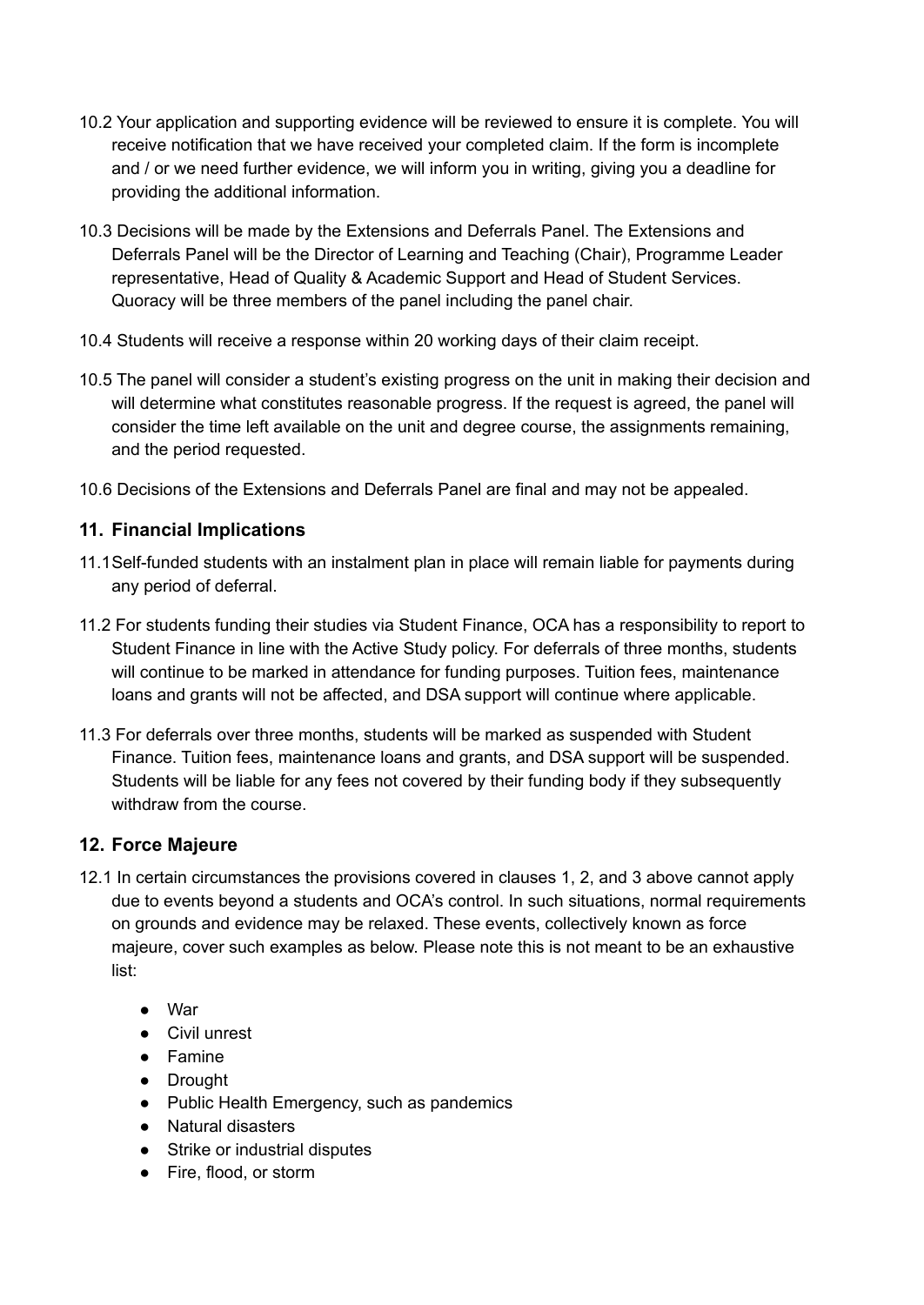- Compliance with any law or governmental order
- 12.2 Events deemed to be force majeure are made at the discretion of OCA, and always in accordance with advice, guidance, or instruction from the UK government, and/or any intergovernmental organisation such as the World Health Organisation as appropriate.
- 12.3 In such events, requests for extensions and deferrals will not require supporting evidence in order to be considered.
- 12.4 In addition, the normal requirement to make applications for extension or deferral at the time they occur is suspended.
- 12.5 During a period of force majeure, requests for an extension or deferral of up to six months will be considered and processed by our Learner Support team. No application for these is required, all that is needed is an email to [learnersupport@oca.ac.uk](mailto:learnersupport@oca.ac.uk) to request the extension or deferral. You will need to state your name and student number, why you are requesting an extension or deferral, and how long this should be for.
- 12.6 Requests for extensions or deferrals greater than six months during a period of force majeure will be considered as normal by the Extensions and Deferral Panel, subject to clause 8.3.
- 12.7 During any period of force majeure, suspensions and restrictions of normal practice will be under regular review of no less than once per three months.
- 12.8 If force majeure measures remain in place for a period longer than six months, a new request or application for further extension and/or deferral is not required. In this context, we will apply further extension/deferral as necessary in line with government and/or intergovernmental advice, guidance, and/or instruction.
- 12.9 Where rules are relaxed under force majeure, these provisions cease to be in effect from the point at which government and/or intergovernmental advice, guidance, and/or instruction changes.
- 12.10 Where force majeure suspensions and restrictions are implemented, we will communicate this to students as soon as is practicable, by email, and through the OCA Discussion forums.
- 12.11 Students who have previously been rejected an extension or deferral under normal operating rules may apply again for an extension or deferral but must do so under the grounds of the force majeure event.

#### **13. Return to Study**

13.1 After a period of deferral or interruption, OCA will engage with students to determine fitness to return to study. It may be that after the initial deferral or interruption, circumstances are such that a longer deferral or interruption is required.